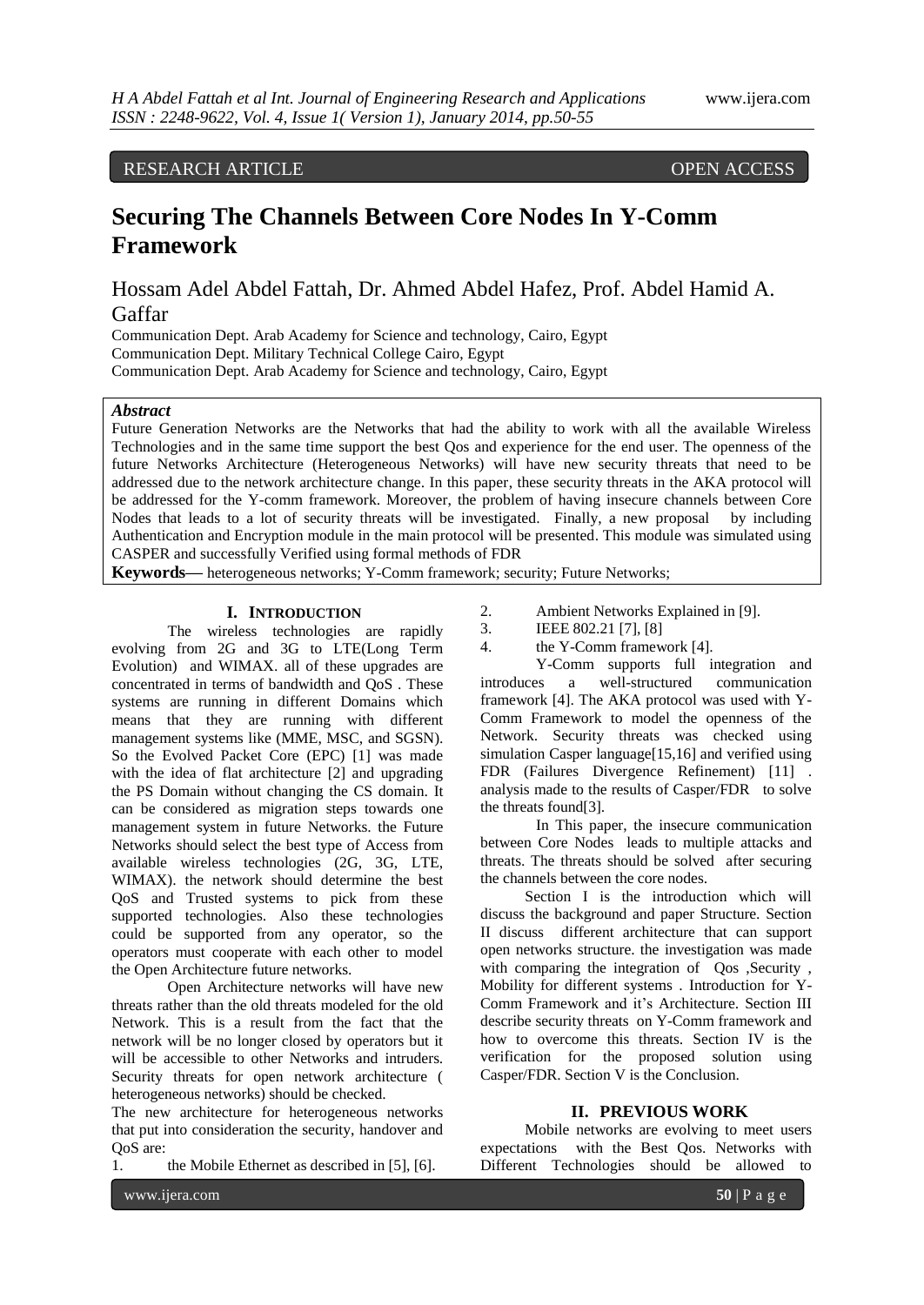cooperate with each other to ensure the best Qos for the user in that sense. cooperation between network technologies can be made if the network architecture is open. Open architecture needed to accept all types of wireless technologies and from different operators to guarantee the best Qos for user. This networks should not scarify Security or Mobility Management. The Open Networks Architecture (Heterogeneous networks) are the idea for using the network resources whatever the type of technologies. the possible communication architectures for heterogeneous networks are the Mobile Ethernet [5] [6], Ambient Networks [9], IEEE 802.21 [7] [8] and the Y-Comm framework [4]. As mentioned on [4] the Y-Comm Framework is one of the solutions that integrate the Qos along with Security and Mobility. Y-Comm deals with the Qos and Security as they are related to each other .

the network structure of the Y-comm is described as shown on the below figure  $(1)$   $[4]$ ,  $[14]$ ,  $[13]$ <br>CORE NETWORK PERIPHERAL NETWORK



Fig. 1 Y-Comm Framework

There are 2 networks as shown above

- The Peripheral Network: deals with operations on the mobile terminal.

- The Core Network : deals with functions in the core network to support different peripheral networks.

These Networks are brought together to represent a future telecommunication environment. Which supports heterogeneous devices, disparate networking technologies, network operators and service providers. The Peripheral and the Core Networks share the Hardware Platform and the Network abstraction layer. Both Networks diverge in terms of functionality, but the corresponding layers interact to provide support for heterogeneous environments.

## *A. The Peripheral Network*

The Peripheral Framework is concerned with activities on mobile nodes and in the wireless networks to which they are connected. The peripheral framework has seven layers:

- 1. *The Hardware Platform Layer (HPL):* It is used to classify all relevant wireless technologies. Hence different wireless technologies which are characterized by the electromagnetic spectrum, MAC and modulation techniques make up this layer.
- 2. *The Network Abstraction Layer (NAL):* It provides a common interface to manage and control different wireless technologies. The first two layers for both frameworks are similar in functionality. In the Peripheral Framework, they run on the mobile terminal to support the various wireless network technologies. while in the Core Framework these two layers are used to control the functions of base stations of different networks.
- 3. *The Vertical Handover Layer (VHL):* This layer executes vertical handover. Therefore, this layer acquires the resources for handover, initial handover signaling, context transfer and packet reception after vertical handover.
- 4. *The Policy Management Layer (PML):* The PML decides whether, when and why handover should occur. This is done by looking at various parameters related to handover. such as signal strength and using policy rules to decide both the time and place for doing the handover.
- 5. *The End Transport Layer(ETL):* It allows the mobile node to make end-to-end connections across the core network. This layer provides the functionalities of the Network and Transport layers of the TCP/IP module.
- 6. *The QoS Layer (QL*): In the Peripheral Framework, it supports two mechanisms for Handling QoS. The first is defined as Downward QoS. The application specifies its required quality-of-service to the system and the system attempts to maintain this QoS over varying network channels. The other definition is Upward QoS, where the application itself tries to adapt to the changing QoS. This layer also monitors the QoS used by the wireless network as a whole to ensure stable operation.
- 7. *The Applications Environments Layer (AEL):* It specifies a set of objects, functions and routines to build applications which make use of the framework.

## *B. The Core Network*

This framework deals with functions in the core network. The first two layers of the Core Frameworks are shared with the Peripheral framework. The remainders layers are:

1. *The Reconfiguration Layer (REL):* It is responsible for managing key infrastructure such as routers, switches, and other mobile network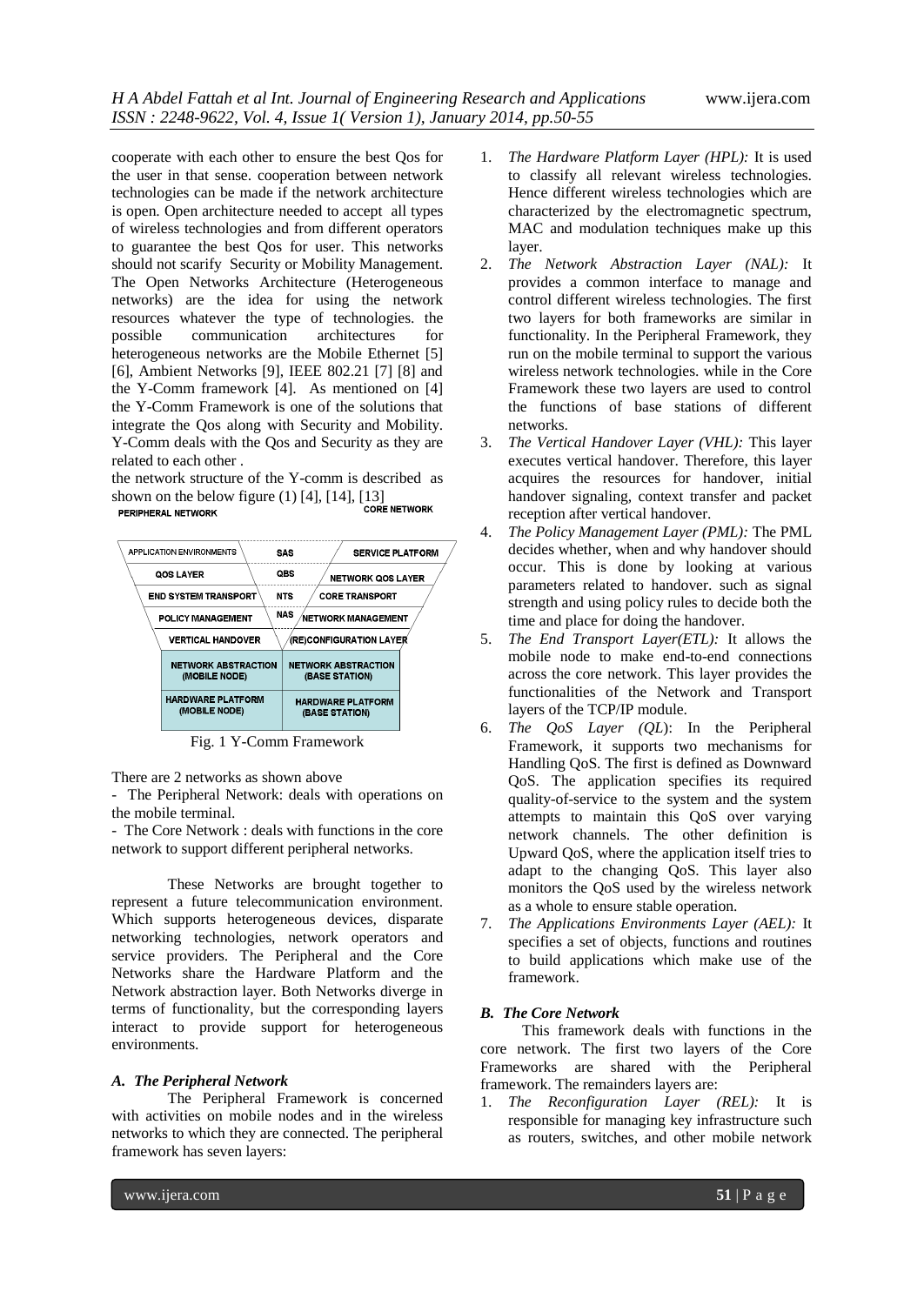infrastructure using programmable Networking techniques.

- 2. *The Network Management Layer (NML):* The NML is a management plane that is used to control networking operations in the core. This layer divides the core into a number of networks which are managed into an integrated fashion. It also gathers Information on peripheral networks such that it can inform the policy management layer on mobile nodes about wireless networks at their various locations.
- 3. *The Core Transport System (CTS*): It is concerned with moving data through the core network.
- 4. *The Network QoS Layer (NQL*): It is concerned with QoS issues within the core network especially the interface between the core network and the peripheral networks.
- 5. *The Service Platform Layer (SPL*): This layer allows services to be installed on various networks at the same time.

As shown in Fig 1, Y-Comm deploys a multi-layer security module which must be applied to both the Peripheral and Core Framework simultaneously to provide total security. The security layers must work together across both frameworks

in order to be fully integrated with the new architecture. The

security module comprises four layers:

- 1. *Service And Application Security (SAS):* authenticates the user to use the mobile terminal.
- 2. *QoS Based Security:* looks at QoS issues, e.g., Service Level of Agreements (SLA), network overloading and Denial of Service Attacks (DoS) in both the core and peripheral networks.
- 3. *Network Transport Security (NTS*): sets a secure session between the mobile terminal and the end server.
- 4. *Network Architecture Security (NAS):* it defines the security issues and threats resulting from moving to a particular network type.

The architecture proposed in [12] for the Ycomm shown below in Fig. 2.



The top level is the Core End-Point (CEP) which acts as a gateway to the Internet and is responsible for managing multiple, mid-level domains. Each domain is technology-specific and is controlled by a single operator.

- *Core A3C (CA3C):* The top level A3C server resides in the Core End-Point and is Responsible for service level management with security info. It holds the subscribed services along with the associated QoS and networks or the Operators, the user can access with the corresponding QoS.
- *Core QoS Broker (CQoSB):* managing inter-CEPs functions as Well as negotiating QoS parameters with other CQoSBs in the case of cross Core End-Points connection. The CQoSB initially extracts users' Level of Agreement from the CA3C.
- *Domain A3C (DA3C):* The DA3C is responsible for handling users' service Requirements initially. it extracts users' profile information from the CA3C and uses this information for authorizing the users' requests to access services.
- *Domain QoS Broker (DQoSB):* gets user's profile information from the CQoSB and manages the resources of the attached peripheral networks with respect to the user preferences and network availability. it also makes a per-flow admission control decision. In order to support handover.
- *Access Router (AR*): This is the link between the domain and peripheral networks. it enforces the DQoSB's admission control decision. The AR resides between the Mobile Terminal and the A3C server in the domain. Therefore, using security terminology, the AR acts as an Authenticator (Auth) with the DA3C server.
- *Mobile Terminal (MT):* The MT is the user's device used to access the network and to request a service. To comply with the heterogeneity of 4G systems, the MT should be able to get the subscribed service using the best available access network.

So what we explained so far is the Y-Comm Framework along with it's structure so we need to define the threats for this Architecture. AKA was selected as the security protocol.

In order to see the new threats in the network , the author in [3] makes analysis of the AKA of the Mobile Ethernet and then tries to implement it on the Y-Comm Framework to model the Threats that will result from this implementation .

the AKA in the Y-Comm framework have been modeled with 3 layers to comply with Y-Comm Security layers [3] we will be working in the NL-AKA on NAS layer.

www.ijera.com **52** | P a g e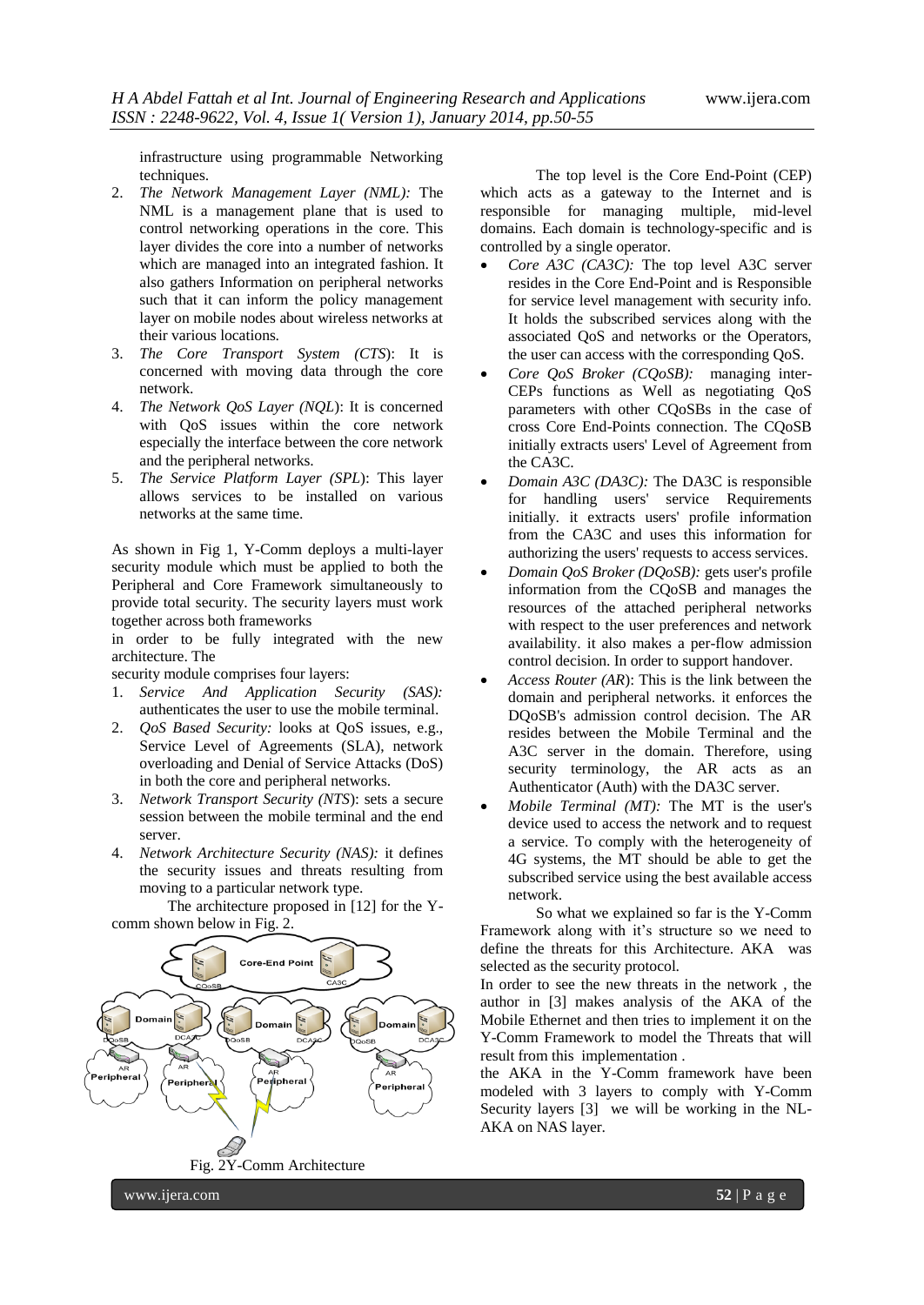*The Network-Level AKA (NL-AKA) Protocols:* 

Achieves mutual authentication Between the mobile terminal and the access network. thus addresses some functions of the Network Architecture Security (NAS) layer. For network level security, two protocols have been defined:

the AKA protocol for the initial authentication process and the AKA protocol for the authentication in case of handover [10].what we will work on in the case of initial Registration .



Fig. 3Initial Registeration with NL-AKA

As shown on fig 3 the Model works with the Idea of challenge seq1 and challenge response to MT to verify the User. So first the MT sends to the CA3C ( MT,Authid, Intialauth )and from MT Side there are two key formed first is the DMSK and from it AK. Then when the CA3C receive the MT, Authid , it Forms the DMSK Key and sends it to DA3C with Seq1 and Authid. the DA3C forms the AK from DMSK and then generates another sequence seq2 and encrypt it with AK along with seq1 and sends it to MT. The MT confirms the seq1 is there then makes the SK and then the MT reply to DA3C with seq2. The DA3C receive the message encrypted with AK and DA3C ensure that the Seq2 that was received is

there.DA3C confirms to CA3C with acknowledge and sends SK to Auth which encrypt acknowledge message to MT.

The Threats that was modeled are

- 1. Mutual Entity Authentication
- 2. Mutual Key Authentication
- 3. Mutual Key Confirmation
- 4. Key Freshness:
- 5. Unknown Key Share:
- 6. Key Compromise

This System was Modeled Using CASPER language and was checked by FDR with the above threats and there was several attacks found from the Model after checking it with Casper/FDR.

So these attacks that found will be described in the next section.

## **III. PROPOSED WORK**

The Mentioned Attacks which can be found in [3] in the verification process with FDR. the author in [3] suggested that there should be Secure channels between Core Nodes CA3C and DA3C and AUTH using IPSEC or VPN. And in reality it is hard to make VPN connection between this huge no of operator and networks. But there should be away of authorization and encrypting the info between the nodes.

This was made on our case by making that the operator already made agreement of which node they authorize by giving them Secure Key connected with the operator this is made between the Auth of the same Domain with DA3C which nodes should be authorized and also between the CA3C and DA3C with the Same Terminology.

the threats model that was actually found from the Unsecure Channels are :

- 1- The first attack is against the Secret(MT, SK, [Auth, DA3C] assertion. where the Intruder launches a replay attack and eventually manages to get the secret key (SK).Due to insecure communication between DA3C and Auth and the problem solved as the communication is encrypted .
- 2- The second attack is against authenticity specification Agreement (DA3C, MT, [AK]). In which, the intruder replays messages between the different parties and manages to impersonates the DA3C to the MT. this threat is secured in our model cause the DA3C and CA3C encrypt their data so they can break replay attack.
- 3- The third attack, is against the WeakAgreement(Auth, DA3C) assertion. The DA3C mistakenly believes it has successfully completed a run of the protocol with the Auth. However, in reality it was running the protocol with Intruder. The threat is secured because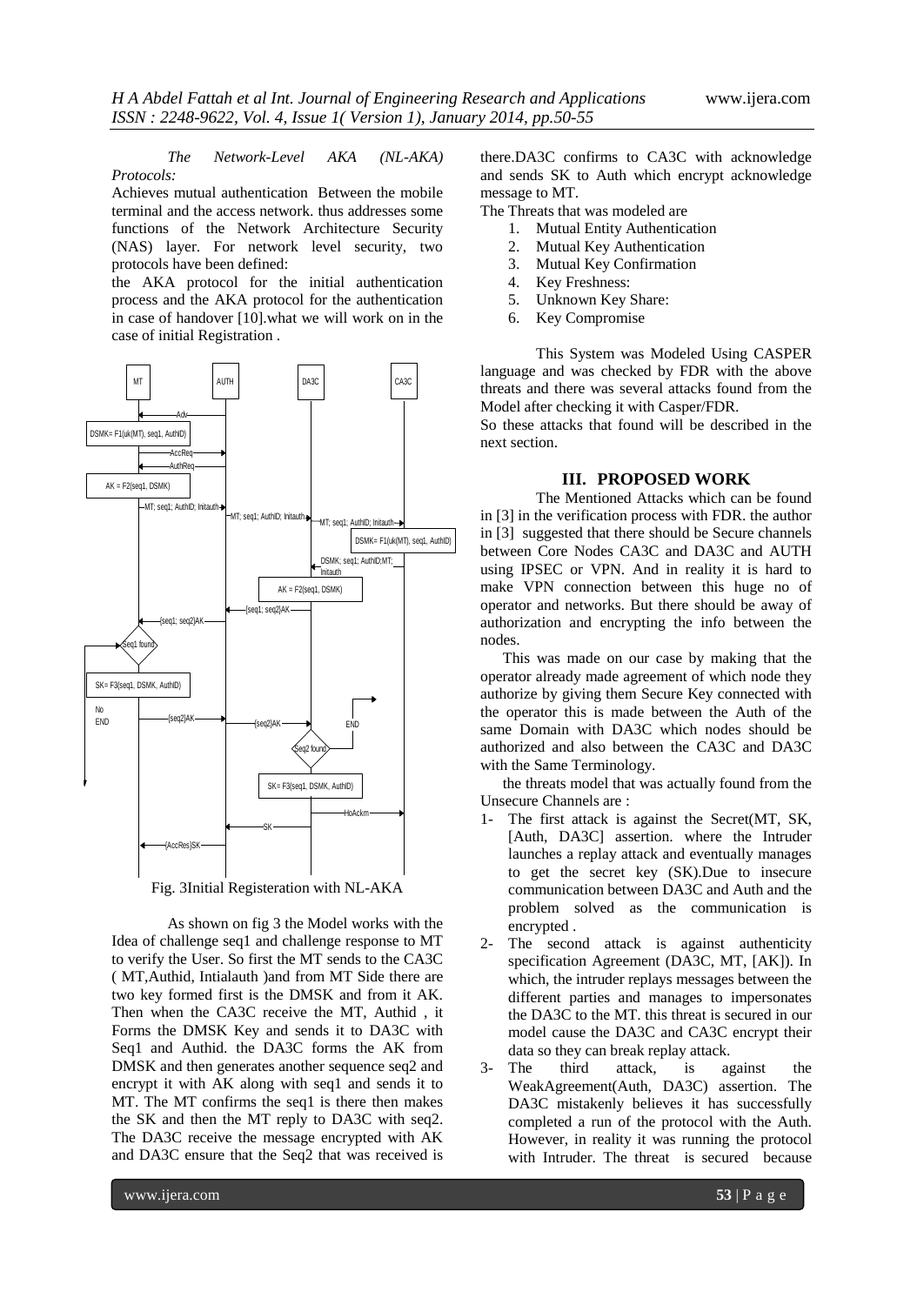there is Mutual authentication between the parties used so there is no intruder can impersonate one of the parties.

The system that is shown below shows the implementation of authentication and encryption between Core Nodes inside AKA protocol



Fig. 4 Authentication and Ciphering Model

First the Auth sends Auth Req with it's Identity with a challenge and a Sequence generated from the node. DA3C will receive message and make AK and reply with the challenge response Chal,ChalR . Auth will check on the Chal and if found then reply with ChalR and DA3C will check on it.

We Had random generated alphabetic (seq) from Auth along with it's identity and Challenge (Chal) this is sent towards the DA3C server. Auth already had a Hash Function with (seq) and Pre shared key to form a new key generated AK. DA3C uses the same function with the received random Alphabetic (seq) and Had the Pre shared keys to make AK. DA3C replies with challenge response (Chal) along with another challenge (ChalR) encrypted with AK. Auth checks on Chal and if there will reply with ChalR. DA3C checks this Challenge (ChalR) from Auth. This type of authentication is used also between DA3C and CA3C. After the Authentication Process is completed as shown on Fig 4 all date that will be sent will be encrypted after authentication process.

## **IV. VERFICATION**

Verification was made using Casper/FDR for the threats below:

- 1- Mutual Entity Authentication: There should be a way of the Auth authenticate the DA3C and DA3C authenticate the Auth. There is a Key shared between the Two nodes and the derivation function. the Auth uses the encrypted Chal to make sure that this Is the correct node and also the DA3C Makes the same with challenge ChalR.
- 2- Mutual Key Authentication: checking was done for DA3C and Auth and DA3C and CA3C attacks using CASPER with secret(DA3C,Auth), secret(DA3C,CA3C). Casper/FDR did not find attacks for this threat .
- 3- Mutual Key Confirmation: the entities that encrypt the information have the same key. Check was made by CASPER with (Decryptable). this check is made and if it fails the protocol ends.
- 4- Key Freshness: we include fresh random values in the key derivation of Akey and Dkey with Hash Function. this agreement is made with each new authentication. the new Random values made the Key freshness not violated.
- 5- Unknown-Key Share : this check was made with Casper by Weakagreement of (DA3C,CA3C), (Auth,DA3C) argument. which checks that the argument B will be running the protocol with Argument A and A only.

| <b>CasperFDR</b>                                                                                                                   | ■ ⊙ 4 935PH 1 hossen ☆ |
|------------------------------------------------------------------------------------------------------------------------------------|------------------------|
| File                                                                                                                               |                        |
| comple check comple & check                                                                                                        |                        |
| Dane                                                                                                                               |                        |
| Starting FIR<br>Checking /home/hossam/Desktop/master/casper-2.0/presharkeys.csp                                                    |                        |
| Checking assertion SECRET M::SECRET SPEC [T= SECRET M::SYSTEM S<br>No attack found<br>P                                            |                        |
| Checking assertion SECRET M::SEQ SECRET SPEC (T= SECRET M::SYSTEM S SEQ<br>No attack found                                         |                        |
| Checking assertion AUTH] M::AuthenticateINITIATORToDomainSERVERAgreement seg2 [T= AUTH] M::SYSTEM ]<br>No attack found             |                        |
| Checking assertion AUTH2 M::AuthenticateDomainSERVERToINITIATORAgreement AK [T= AUTH2 M::SYSTEM 2<br>No attack found               |                        |
| Checking assertion AUTH3 M::WuthenticateDomainSERVERToAuthenticatorAgreement seg3 [T≈ AUTH3 M::SYSTEM 3<br>No attack found         |                        |
| Þ<br>Checking assertion AUTH4 M::AuthenticateDomainSERVERToCentralSERVERAgreement seg4 (T= AUTH4 M::SYSTEM 4<br>No attack found    |                        |
| Checking assertion AUTH5 M::AuthenticateINITIATORToAuthenticatorWeakAgreement (T= AUTH5 M::SYSTEM 5<br><b>ea I</b> No attack found |                        |
| Checking assertion AUTH6_M::AuthenticateAuthenticatorToINITIATORWeakAgreement [T= AUTH6 M::SYSTEM 6<br>No attack found             |                        |
| Checking assertion AUTH7 M::AuthenticateAuthenticatorToDomainSERNERWeakAgreement IT= AUTH7 M::SYSTEM 7<br>No attack found          |                        |
| Checking assertion AUTHS M::AuthenticateDomainSERVERToAuthenticatorNeakAgreement [T= AUTHS M::SYSTEM 8<br>No attack found          |                        |
| Checking assertion AUTH9 M::AuthenticateCentralSERWERToDomainSERWERWeakAgreement [T= AUTH9 M::SYSTEM 9<br>No attack found          |                        |
| Checking assertion AUTH18 M::AuthenticateDomainSERWERToCentralSERWERWeakAgreement IT= AUTH18 M::SYSTEM 18<br>No attack found       |                        |
| Checking assertion AUTH]] M::AuthenticateAuthenticatorToINITIATORAliveness (T= AUTH]] M::SYSTEM ]]<br>No attack found              |                        |
| Checking assertion AUTH12 M::AuthenticateINITIATORToAuthenticatorAliveness (T= AUTH12 M::SYSTEM 12<br>No attack found              |                        |
| Done                                                                                                                               |                        |
| Ne. presharkeys                                                                                                                    |                        |

This Verification was made with Casper after adding the encryption and Authentication along side with security properties and after checking with Casper/FDR there was no attacks found:

Fig. 5 Verification With Casper/FDR

#### **V. CONCLUSION**

Y-comm framework is the future of the heterogeneous networks but it had multiple threats

www.ijera.com **54** | P a g e